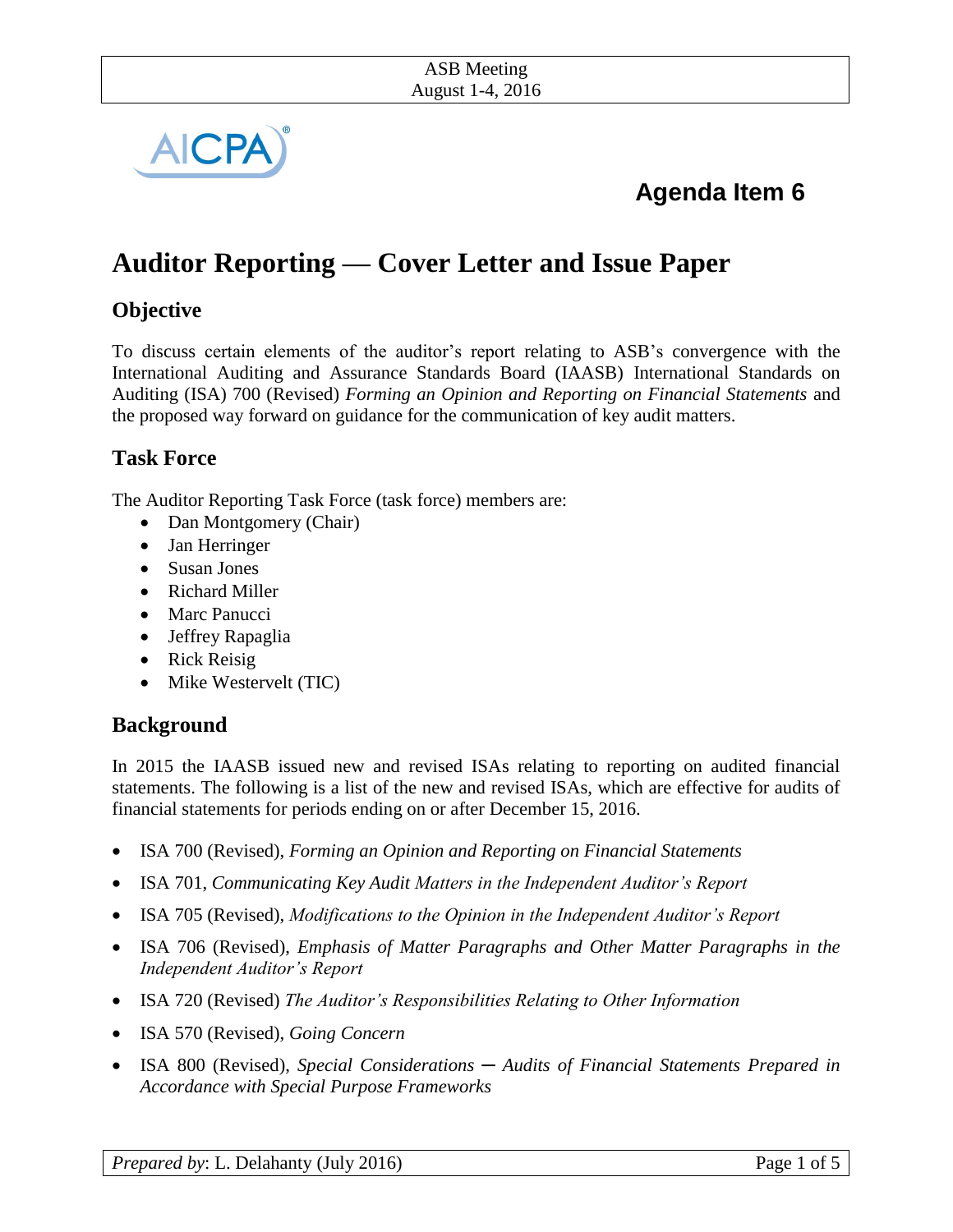#### Auditor Reporting ASB Meeting, August 1-4, 2016

 ISA 805 (Revised), *Special Considerations ─ Audits of Single Financial Statements and Specific Elements, Accounts or Items of a Financial Statement*, and ISA 810 (Revised), *Engagements to Report on Summary Financial Statements*

At the January 2016 ASB meeting, the ASB discussed certain threshold issues relating to ASB's stated goal of convergence with the new and revised ISAs while also considering the standards of the Public Company Accounting Oversight Board (PCAOB). Two consistent themes in discussing each issue were the need for outreach and communication with stakeholders, and the need for a framework for the task force and ASB in determining how to converge with the ISAs while also considering the PCAOB standards.

At the May 2016 ASB meeting, the ASB discussed certain elements of the auditor's report relating to the ASB's convergence with ISA 700 and a framework to help the task force with convergence. The ASB's discussion focused on the task force's suggested wording of the requirements in ISA 700 relating to the elements of the auditor's report as a starting point for proposed revisions to AU-C 700.

# **PCAOB Update**

On May 11, 2016 the PCAOB released, for public comment, a reproposal of their auditor reporting standard, *The Auditor's Report on an Audit of Financial Statements When the Auditor Expresses an Unqualified Opinion*, with comments due by August 15, 2016. The reproposal retains the pass/fail model of the existing auditor's report. The reproposal includes a requirement for the auditor's report to include "critical audit matters," which would provide audit-specific information about especially challenging, subjective, or complex aspects of the audit as they relate to the relevant financial statement accounts and disclosures.

In addition to critical audit matters, the reproposal contains other improvements to the existing auditor's report intended to clarify the auditor's role and responsibilities related to the audit of the financial statements and make the auditor's report easier to read. Such changes include:

- *Independence*—include a statement regarding the requirement for the auditor to be independent
- *Auditor Tenure*—include a statement regarding the auditor's tenure
- *Addressee*—include a requirement to address the auditor's report to the company's shareholders and board of directors or equivalents, and expressly permit additional addresses
- *Enhancements to basic elements*—enhance certain standardized language in the auditor's report, including adding the phrase "whether due to error or fraud," when describing the auditor's responsibility under PCAOB standards to obtain reasonable assurance about whether the financial statements are free of material misstatements
- *Standardized form of the auditor's* report—require the opinion to be the first section of the auditor's report and require section titles to guide the reader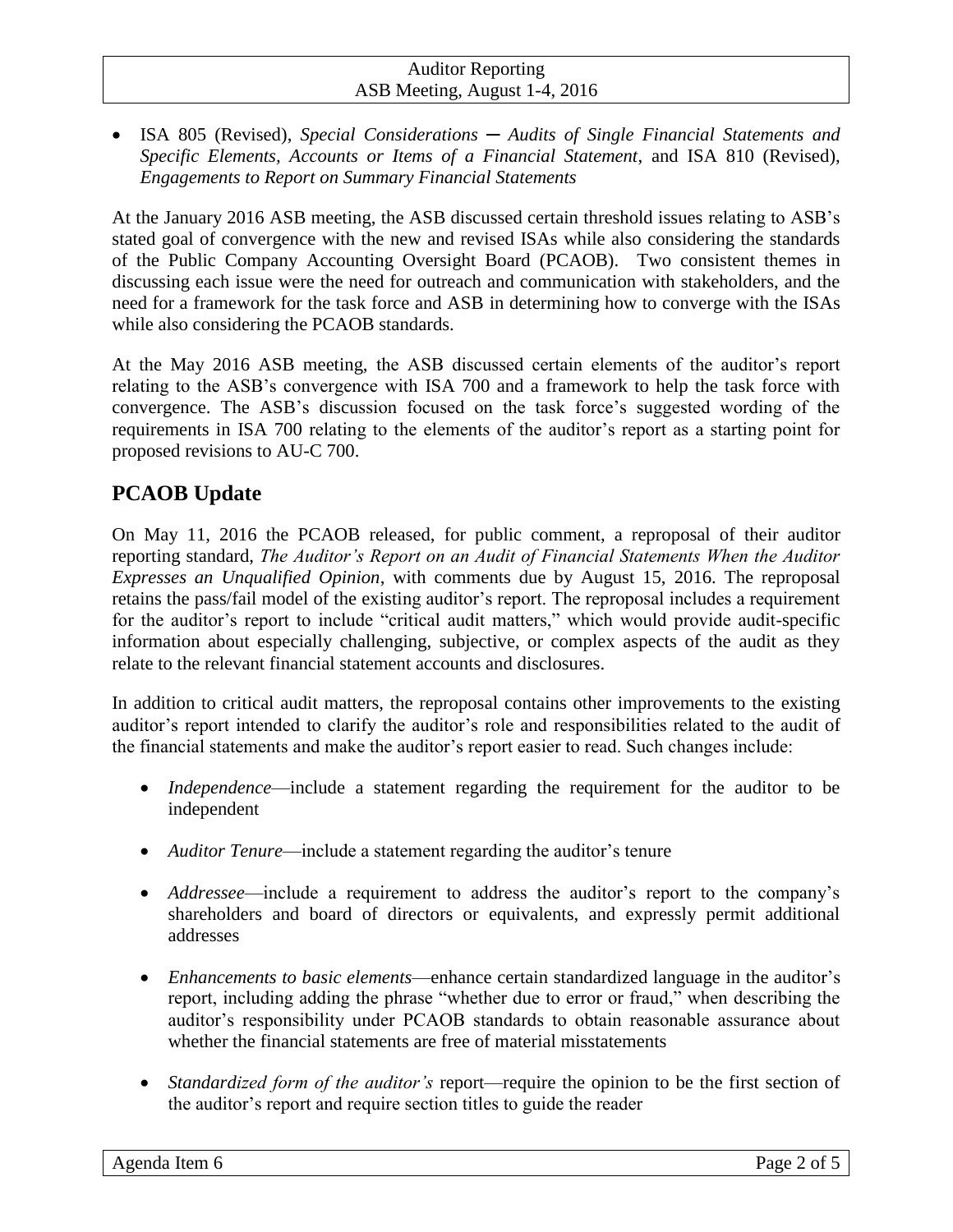## **Subsequent Task Force Discussion**

Subsequent to the May 2016 ASB meeting, the task force held a one-day meeting to consider the ASB's feedback from the May meeting and revise its suggested wording for proposed AU-C 700 to converge with ISA 700, while also considering the PCAOB's reproposal. Further, the task force discussed key audit matters and the similarities and differences between key audit matters (IAASB) and critical audit matters (PCAOB).

### Agenda Items Presented

|         | Item 6 – Cover Letter and Issues Paper                                                                                                                     |
|---------|------------------------------------------------------------------------------------------------------------------------------------------------------------|
| Item 6A | - Matrix of reporting elements (ISA 700 Revised (clean) / ISA 700 Revised (marked<br>for proposed wording) / Extant AU-C 700 (marked for proposed wording) |
| Item 6B | $-$ Illustrative report $-$ ISA 700 (Revised)                                                                                                              |
|         | Item $6C$ – Illustrative report – Proposed AU-C 700                                                                                                        |
|         | Item $6D$ - Illustrative report – PCAOB reproposal                                                                                                         |
|         | Item 6E $-$ Illustrative report – ISA 700 Revised (marked to proposed AU-C 700)                                                                            |
|         | Item 6F – KAM Overview Diagram                                                                                                                             |
|         | Item $6G - CAM$ Overview Diagram                                                                                                                           |

# **Issues for ASB discussion**

# **Issue 1 — Key Audit Matters/Critical Audit Matters**

ISA 700 (Revised) requires the auditor to communicate key audit matters (KAM) in the auditor's report for audits of complete sets of general purpose financial statements for listed entities. ISA 700 (Revised) also requires the auditor to communicate KAM in accordance with ISA 701 when otherwise required by law or regulation or when the auditor decides to do so. Key audit matters are those matters that, in the auditor's professional judgment, were of most significance in the audit of the financial statements of the current period. Key audit matters are selected from matters communicated with those charged with governance. The application material to ISA 700 (Revised) says the auditor may decide to communicate KAM for other entities, including those that may be of significant public interest, for example because they have a large number and wide range of stakeholders and considering the nature and size of the business. Examples include banks, insurance companies, and pension funds, and other entities such as charities.<sup>1</sup> The ISA also states that public sector entities may be significant due to size, complexity or public interest

 $\overline{a}$ 

<sup>1</sup> ISA 700, *Forming an Opinion and Reporting on Financial Statements*, paragraph .A41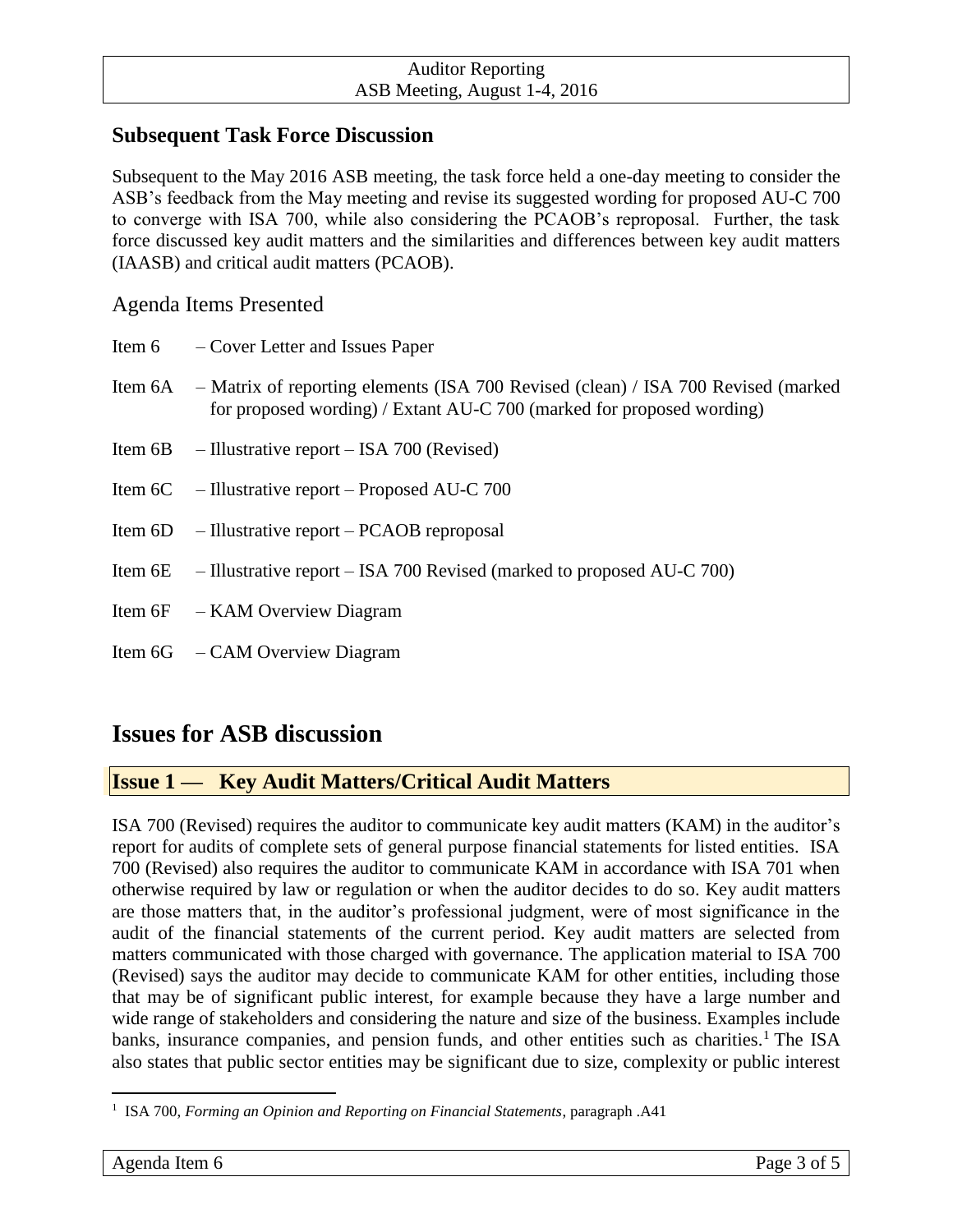### Auditor Reporting ASB Meeting, August 1-4, 2016

aspects. In such cases, an auditor of a public sector entity may be required by law or regulation or may otherwise decide to communicate KAM.

The PCAOB reproposal requires the auditor's report to include the communication of critical audit matters (CAM) relating to the audit of the current period's financial statements. CAM is defined as any matter that was communicated or required to be communicated to the audit committee that (a) relates to accounts or disclosures that are material to the financial statements, and (b) involved especially challenging, subjective, or complex auditor judgment. CAM is not required for audits of brokers and dealers reporting under Exchange Act Rule 17a-5; investment companies registered under the Investment Company Act of 1940, other than companies that have elected to be regulated as business development companies; and employee stock purchase, savings, and similar plans.

Consistent with the discussion at the January 2016 ASB meeting, the task force supports developing a proposed standard to create a framework in GAAS to provide guidance for auditors of nonissuers when the auditor decides, or is required, to communicate key audit matters. The task force notes that the PCAOB reproposal states that "Although the processes of identifying these matters would vary across jurisdictions, there are commonalities in the underlying criteria regarding matters to be communicated and the communication requirements, such that expanded auditor reporting could result in the communication of many of the same matters under the various approaches." The IAASB has acknowledged the similarities between its concept of KAM and the PCAOB's model for CAM, and also believes that the same types of matters would be communicated under either approach. The task force agrees and therefore supports convergence with ISA 701 *Communicating Key Audit Matters in the Independent Auditor's Report*.

The attached diagrams in agenda items 6F and 6G illustrate the approaches and principal considerations for determining and communicating key audit matters and critical audit matters, respectively. The diagrams have been provided for informational purposes to help the ASB see the similarities between the two models.

#### *Action Requested of the ASB*

The ASB is asked to consider these diagrams for discussion at the ASB meeting.

### **Issue 2 — Illustrative Reports**

When considering how best to converge with ISA 700 (Revised) while also considering the standards of the PCAOB, the task force found it helpful to consider an illustrative auditor's report under ISA 700 (Revised) and compare that report to a proposed AU-C 700 report that would converge with ISA 700. The task force also compared the proposed AU-C 700 report to the illustrative auditor's report under the PCAOB reproposal, noting the similarities and differences. Overall, the task force unanimously supports convergence with ISA 700 (Revised),